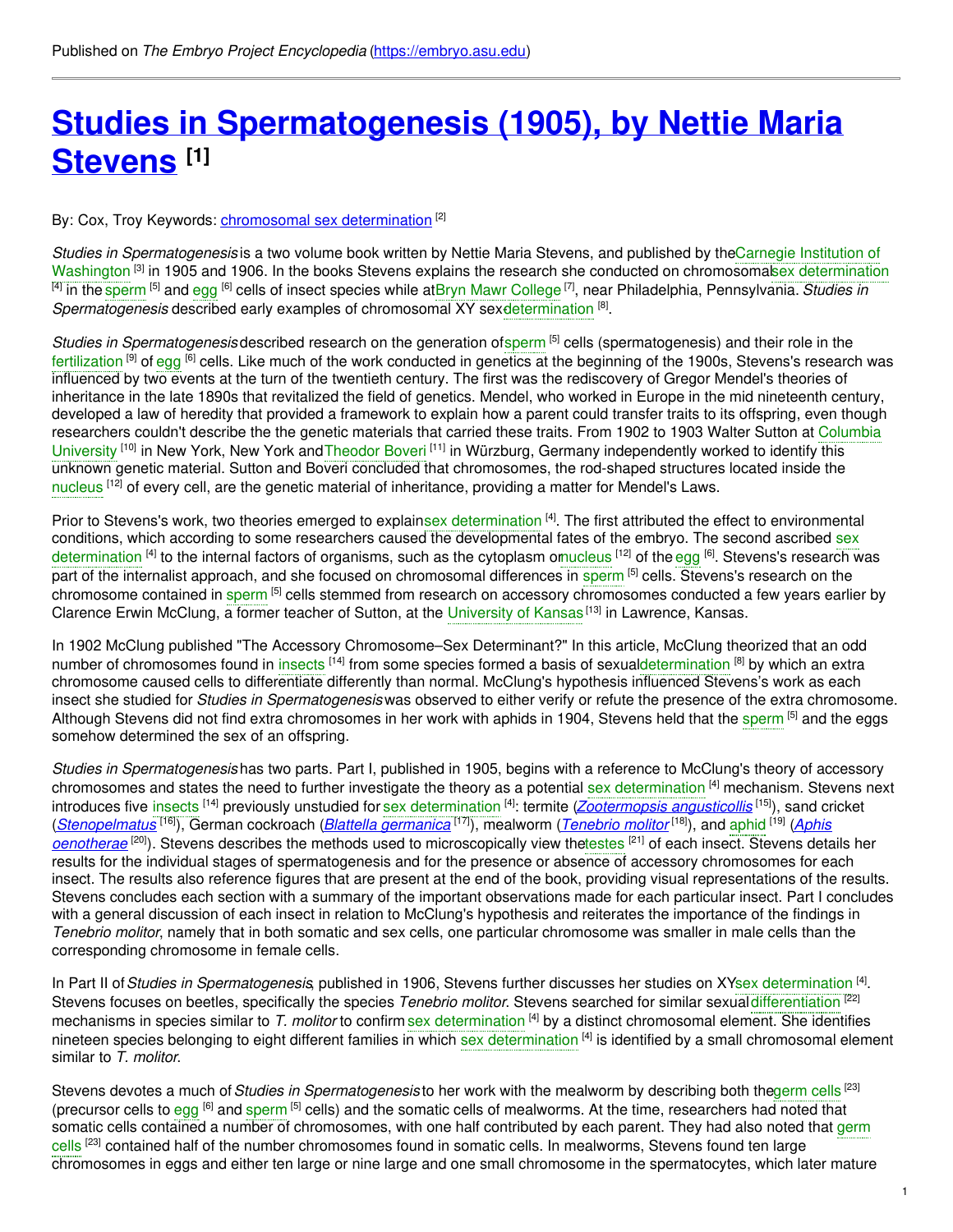into [sperm](https://embryo.asu.edu/search?text=sperm) [5] cells. Stevens also describes the somatic cells of mealworms as containing twenty large chromosomes in females, and nineteen large and one small chromosome in males. After repeatedly observing that the comparatively small chromosomes were present only in male somatic and [germ](https://embryo.asu.edu/search?text=germ%20cells) cells <sup>[23]</sup>, Stevens concluded that an [egg](https://embryo.asu.edu/search?text=egg) <sup>[6]</sup> fertilized by a male sex cell (spermatozoon) that contains the small chromosome will develop into a male. Likewise, an [egg](https://embryo.asu.edu/search?text=egg) <sup>[6]</sup> fertilized by a spermatozoon containing the larger chromosome will develop into a female.

Studies in Spermatogenesis influenced biologists such as Edmund [Beecher](https://embryo.asu.edu/search?text=Edmund%20Beecher%20Wilson) Wilson <sup>[24]</sup> and [Thomas](https://embryo.asu.edu/search?text=Thomas%20Hunt%20Morgan) Hunt Morgan <sup>[25]</sup>, two of Stevens's mentors at Bryn Mawr [College](https://embryo.asu.edu/search?text=Bryn%20Mawr%20College)<sup>[7]</sup>. In 1905, Wilson, a professor of Zoology atColumbia [University](https://embryo.asu.edu/search?text=Columbia%20University) <sup>[10]</sup>, published "Studies on Chromosomes" in which he describes a form of XY and X0 sex [determination](https://embryo.asu.edu/search?text=sex%20determination) <sup>[4]</sup>. However, Wilson remained skeptical about attributing sex to a particular type of chromosome until further information supported the theory. Wilson suggested instead that the intensity of chromosomes varied between sexes and that environmental causes could affect their intensity. After Stevens published her results in September 1905, Wilson revised his previous publications, deleting references to environmental influences. Instead, Wilson cited Stevens's work as supporting his original theories.

*Studies in Spermatogenesis* provides one of the first observations of XY sexdetermination<sup>[8]</sup>. Stevens's findings allowed researchers to locate the material of Mendelian inheritance that passed specific traits, in this case the sex of the organism *Tenebrio molitor*, through a distinct chromosomal element.

# **Sources**

- 1. Boveri, Theodor. "Über mehrpolige Mitosen als Mittel zur Analyse des Zellkerns." [On Multipolar Mitosis as a Means of Analysis of the Cell Nucleus]. *Physikalisch-Medizinischen Gesellschaft zu Würzburg* 35 (1902): 67–90.
- <http://publikationen.ub.uni-frankfurt.de/frontdoor/index/index/docId/15991> [26] (Accessed December 16, 2013)
- 2. Brush, Stephen G. "Nettie M. Stevens and the Discovery of Sex Determination by Chromosomes."*Isis* 69 (1978): 162–72. 3. Lenay, Charles. "Hugo De Vries: From the Theory of Intracellular Pangenesis to the Rediscovery of Mendel." *Comptes Rendus de l'Académie des Sciences - Series III - Sciences de la Vie* 323 (2000): 1053–60.
- 4. Maienschein, Jane. "What Determines Sex? A Study of Converging Approaches, 1880–1916."*Isis* 75 (1984): 457–80.
- 5. McClung, Clarence Erwin. "The Accessory Chromosome–Sex Determinant?" *The [Biological](https://embryo.asu.edu/search?text=Biological%20Bulletin) Bulletin [27]* 3 (1902): 43–84. <http://www.biolbull.org/content/3/1-2/43.full.pdf+html> [28] (Accessed April 25, 2013).
- 6. Mendel, Gregor Johann. "Versuche über Pflanzen-Hybriden" [Experiments Concerning Plant Hybrids]."*Verhandlungen des naturforschenden Vereines in Brünn* [Proceedings of the Natural History Society of Brünn] IV (1865): 3–47. Reprinted in *Fundamenta Genetica*, ed. Jaroslav Kříženecký, 15–56. Prague: Czech Academy of Sciences, 1966. <http://www.mendelweb.org/Mendel.html> <sup>[29]</sup> (Accessed January 17, 2014).
- 7. Ogilvie, Marilyn Bailey and Clifford J. Choquette. "Nettie Maria Stevens (1861-1912): Her Life and Contributions to Cytogenetics." *Proceedings of the American [Philosophical](https://embryo.asu.edu/search?text=American%20Philosophical%20Society) Society [30]* 125 (1981): 292–311.
- 8. Stevens, Nettie Maria. *Studies in Spermatogenesis with Especial Reference to the "Accessory Chromosome."*Washington D.C.: Carnegie Institution of [Washington](https://embryo.asu.edu/search?text=Carnegie%20Institution%20of%20Washington)<sup>[3]</sup>, 1905. <http://www.archive.org/details/studiesinspermat01stevrich> <sup>[31]</sup> (Accessed April 25, 2013).
- 9. Stevens, Nettie Maria. *Studies in Spermatogenesis with a Comparative Study of the Heterochromosomes in Certain Species of Coleoptera, Hemiptera and Lepidoptera, with Especial Reference to Sex Determination.* Washington D. C.: Carnegie Institution of [Washington](https://embryo.asu.edu/search?text=Carnegie%20Institution%20of%20Washington)<sup>[3]</sup>, 1906. [http://www.archive.org/details/studiesinspermat01stevrich](http://www.archive.org/details/studiesinsperma00stevgoog) <sup>[32]</sup> (Accessed April 25, 2013).
- 10. Sutton, Walter S. "On the [morphology](https://embryo.asu.edu/search?text=morphology) <sup>[33]</sup> of the chromosome group in Brachystola magna."*The [Biological](https://embryo.asu.edu/search?text=Biological%20Bulletin) Bulletin<sup>[27]</sup>* 4 (1902): 24–39. <u><http://www.biolbull.org/content/4/1/24.full.pdf+html></u> <sup>[34]</sup> (Accessed April 25, 2013).
- 11. Wilson, Edmund Beecher. "Studies on Chromosomes," 1–13 in*Journal of [Experimental](https://embryo.asu.edu/search?text=Journal%20of%20Experimental%20Zoology) Zoology [35]* , (1905–1912). <http://dx.doi.org/10.5962/bhl.title.23656><sup>[36]</sup> (Accessed January 17, 2014).

Studies in Spermatogenesis is a two volume book written by Nettie Maria Stevens, and published by the Carnegie Institution of Washington in 1905 and 1906. In the books Stevens explains the research she conducted on chromosomal sex determination in the sperm and egg cells of insect species while at Bryn Mawr College, near Philadelphia, Pennsylvania. Studies in Spermatogenesis described early examples of chromosomal XY sex-determination.

# **Subject**

[Spermatogenesis](https://embryo.asu.edu/library-congress-subject-headings/spermatogenesis) <sup>[37]</sup> Stevens, N. M. (Nettie Maria), [1861-1912](https://embryo.asu.edu/library-congress-subject-headings/stevens-n-m-nettie-maria-1861-1912)<sup>[38]</sup> Sex [determination,](https://embryo.asu.edu/library-congress-subject-headings/sex-determination-genetic) Genetic <sup>[39]</sup> Sex [differentiation](https://embryo.asu.edu/library-congress-subject-headings/sex-differentiation) <sup>[40]</sup> [Embryos](https://embryo.asu.edu/library-congress-subject-headings/embryos) <sup>[41]</sup> [Developmental](https://embryo.asu.edu/library-congress-subject-headings/wilson-edmund-b-edmund-beecher-1856-1939) biology <sup>[42]</sup> Sex [chromosomes](https://embryo.asu.edu/library-congress-subject-headings/sex-chromosomes) <sup>[43]</sup> McClung, C. E. [\(Clarence](https://embryo.asu.edu/library-congress-subject-headings/mcclung-c-e-clarence-erwin-1870) Erwin), 1870-<sup>[44]</sup> Wilson, Edmund B. (Edmund Beecher), 1856-1939 <sup>[45]</sup> Morgan, Thomas Hunt, [1866-1945](https://embryo.asu.edu/library-congress-subject-headings/morgan-thomas-hunt-1866-1945) <sup>[46]</sup> Sex [Determination](https://embryo.asu.edu/medical-subject-headings/sex-determination-processes) Processes [<sup>47]</sup>

# **Topic**

[Publications](https://embryo.asu.edu/topics/publications)<sup>[48]</sup>

# **Publisher**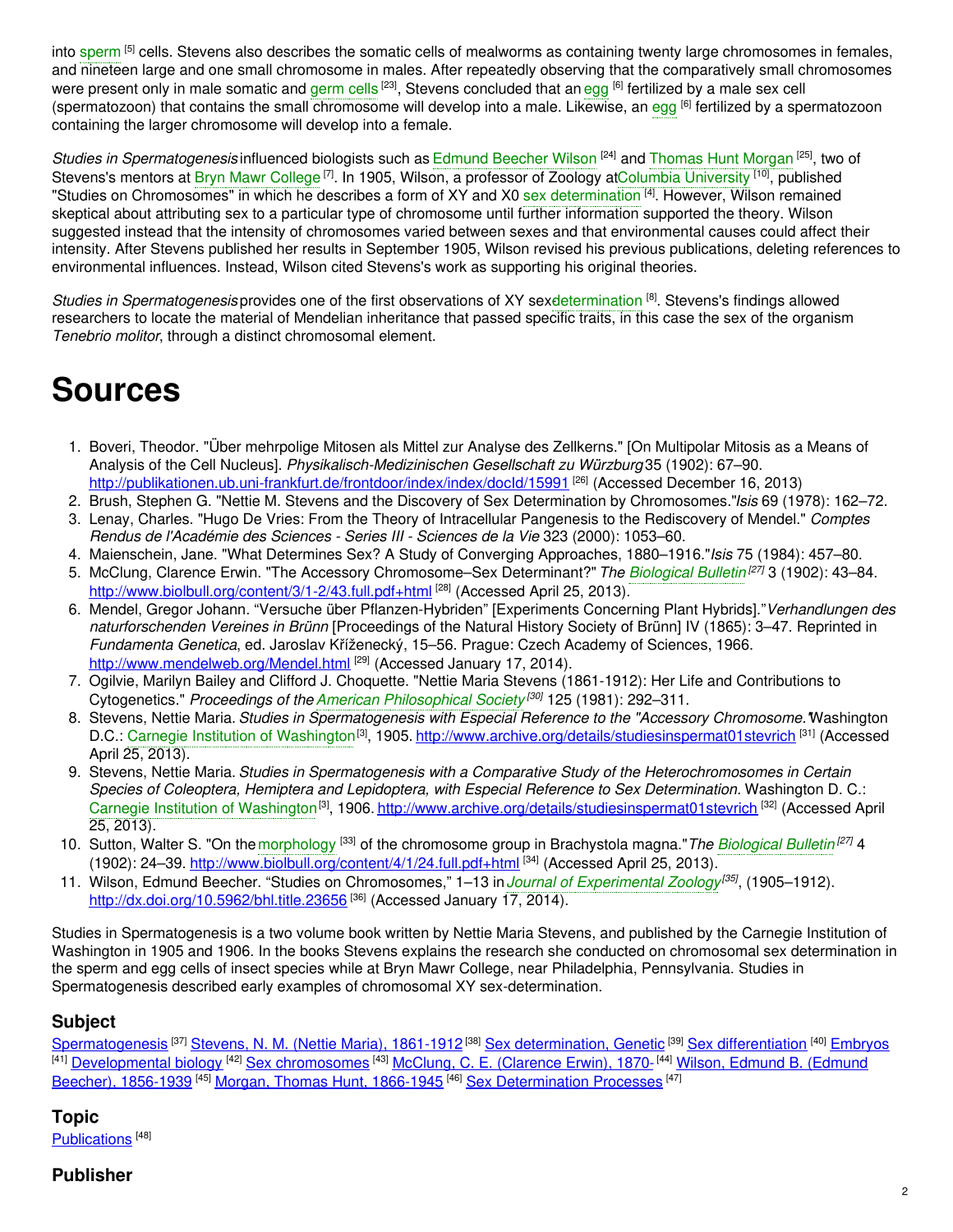Arizona State University. School of Life Sciences. Center for Biology and Society. Embryo Project Encyclopedia.

### **Rights**

Copyright Arizona Board of Regents Licensed as Creative Commons Attribution-NonCommercial-Share Alike 3.0 Unported (CC BY-NC-SA 3.0) http://creativecommons.org/licenses/by-nc-sa/3.0/

#### **Format**

<u>[Articles](https://embryo.asu.edu/formats/articles)</u> [<sup>49]</sup>

**Last Modified** Wednesday, July 4, 2018 - 04:40

#### **DC Date Accessioned**

Thursday, January 23, 2014 - 01:12

#### **DC Date Available**

Thursday, January 23, 2014 - 01:12

## **DC Date Created**

2014-01-22

#### [Contact](https://embryo.asu.edu/contact) Us

#### © 2021 Arizona Board of Regents

The Embryo Project at Arizona State University, 1711 South Rural Road, Tempe Arizona 85287, United States

**Source URL:** https://embryo.asu.edu/pages/studies-spermatogenesis-1905-nettie-maria-stevens

#### **Links**

- [1] https://embryo.asu.edu/pages/studies-spermatogenesis-1905-nettie-maria-stevens
- [2] https://embryo.asu.edu/keywords/chromosomal-sex-determination
- [3] https://embryo.asu.edu/search?text=Carnegie%20Institution%20of%20Washington
- [4] https://embryo.asu.edu/search?text=sex%20determination
- [5] https://embryo.asu.edu/search?text=sperm
- [6] https://embryo.asu.edu/search?text=egg
- [7] https://embryo.asu.edu/search?text=Bryn%20Mawr%20College
- [8] https://embryo.asu.edu/search?text=determination
- [9] https://embryo.asu.edu/search?text=fertilization
- [10] https://embryo.asu.edu/search?text=Columbia%20University
- [11] https://embryo.asu.edu/search?text=Theodor%20Boveri
- [12] https://embryo.asu.edu/search?text=nucleus
- [13] https://embryo.asu.edu/search?text=University%20of%20Kansas
- [14] https://embryo.asu.edu/search?text=insects
- [15] http://eol.org/pages/472122/overview
- [16] http://eol.org/pages/2636070/overview
- [17] http://eol.org/pages/1074540/overview
- [18] http://eol.org/pages/1041700/overview
- [19] https://embryo.asu.edu/search?text=aphid
- [20] http://eol.org/pages/592653/overview
- [21] https://embryo.asu.edu/search?text=testes
- [22] https://embryo.asu.edu/search?text=differentiation
- [23] https://embryo.asu.edu/search?text=germ%20cells
- [24] https://embryo.asu.edu/search?text=Edmund%20Beecher%20Wilson
- [25] https://embryo.asu.edu/search?text=Thomas%20Hunt%20Morgan
- [26] http://publikationen.ub.uni-frankfurt.de/frontdoor/index/index/docId/15991
- [27] https://embryo.asu.edu/search?text=Biological%20Bulletin
- [28] http://www.biolbull.org/content/3/1-2/43.full.pdf+html
- [29] http://www.mendelweb.org/Mendel.html
- [30] https://embryo.asu.edu/search?text=American%20Philosophical%20Society
- [31] http://www.archive.org/details/studiesinspermat01stevrich
- [32] http://www.archive.org/details/studiesinsperma00stevgoog
- [33] https://embryo.asu.edu/search?text=morphology